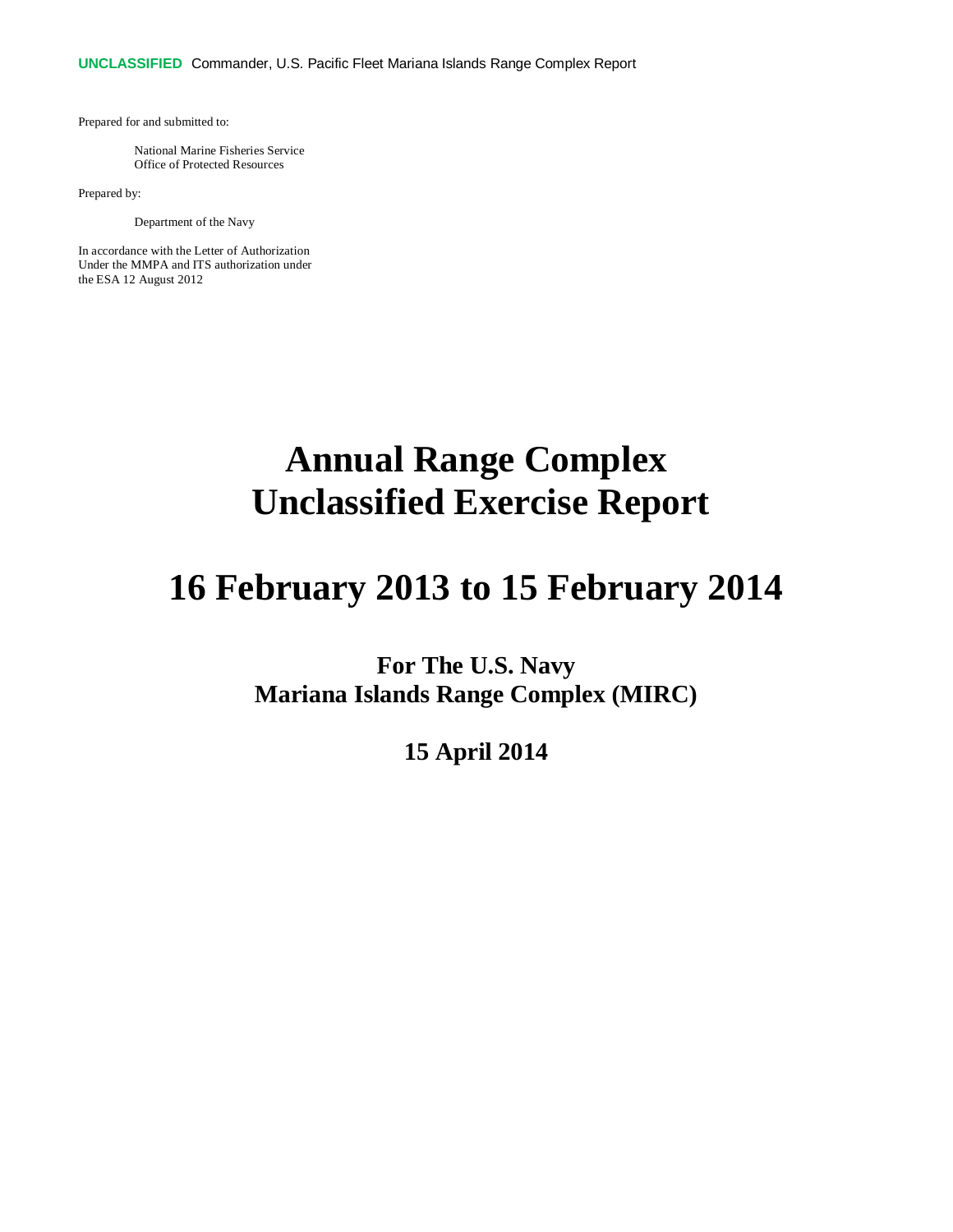This page intentionally left blank.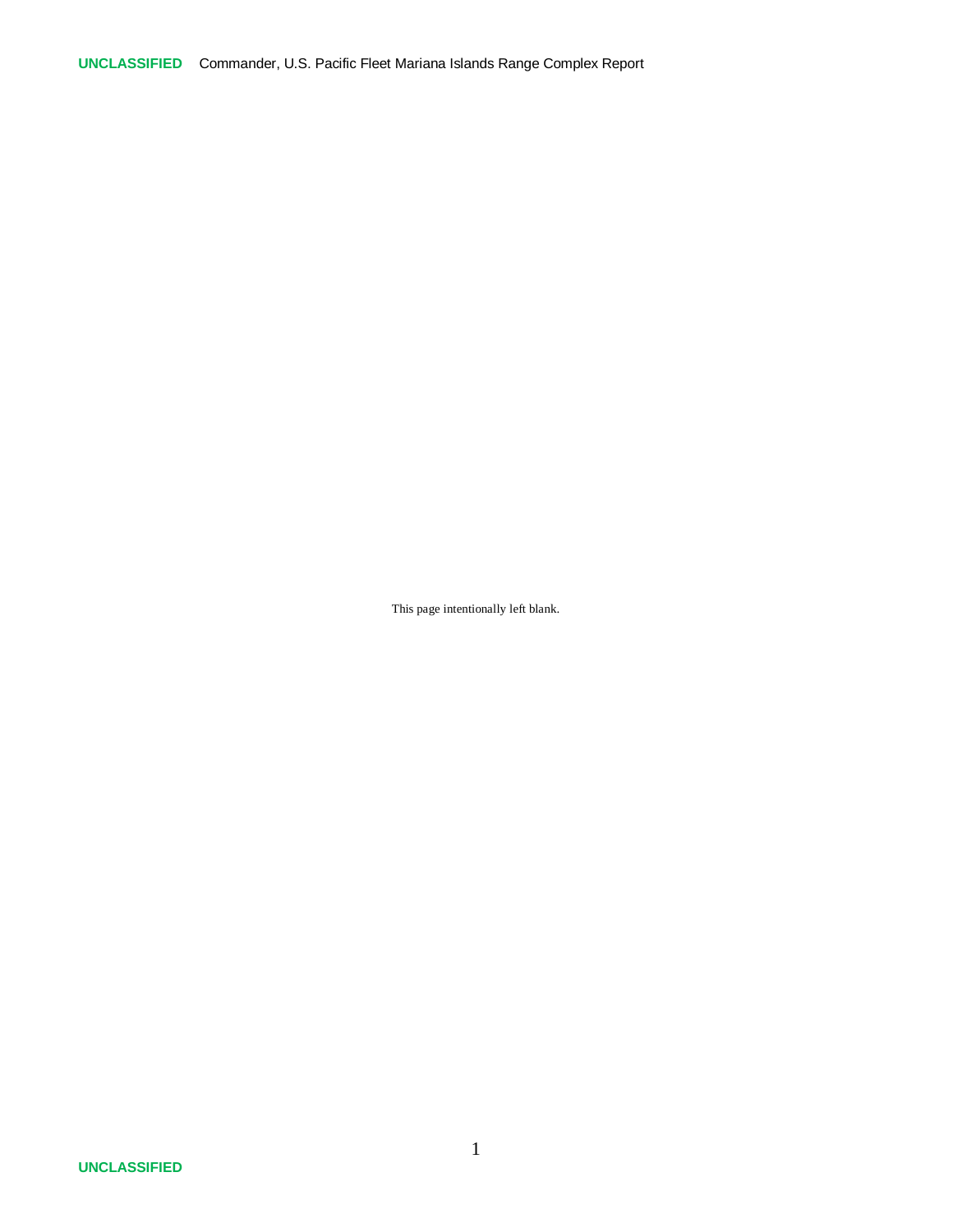## **TABLE OF CONTENTS**

### MARIANA ISLANDS RANGE COMPLEX

| (1) MIRC – MFAS/HFAS Major Training Exercises |  |
|-----------------------------------------------|--|
|                                               |  |
|                                               |  |
|                                               |  |
| $(2)$ MIRC – ASW Summary                      |  |
|                                               |  |
|                                               |  |
|                                               |  |
|                                               |  |
|                                               |  |
|                                               |  |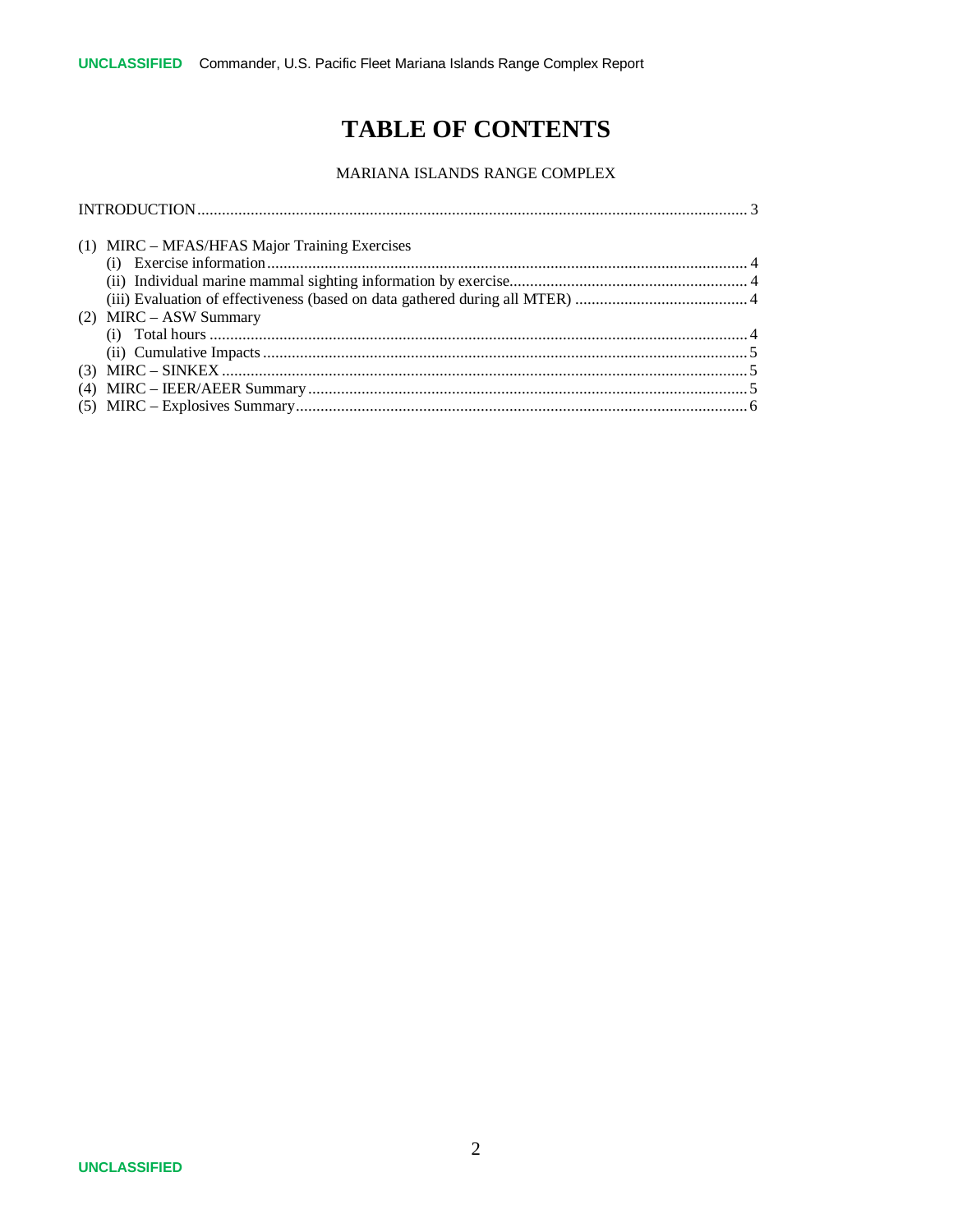## **MARIANA ISLANDS RANGE COMPLEX**

## **INTRODUCTION**

The U.S. Navy prepared this Annual Range Complex Exercise Report covering the period from 16 February 2013 to 15 February 2014 in compliance with the National Marine Fisheries Service (NMFS) Final Rule under the Marine Mammal Protection Act (MMPA) for the Mariana Islands Range Complex (MIRC).

In the Mariana Islands Range Complex Letter of Authorization "Annual MIRC report", the following report subsections were specified and are present within this report for the MIRC:

- (1) Mid-Frequency Active Sonar (MFAS)/High-Frequency Active Sonar (HFAS) Major Training Exercises for Reporting (MTER).
	- (i) Exercise Information (for each MTER).
	- (ii) Individual Marine Mammal Sighting Information (for each MTER).
	- (iii) Evaluation (based on data gathered during all MTER) of effectiveness of mitigation measures designed to avoid exposing marine mammals to MFAS. This evaluation shall identify the specific observations that support any conclusion the Navy reaches about the effectiveness of the mitigation.
- (2) Anti-submarine Warfare (ASW) Summary
	- (i) Total annual hours of each type of sonar source
	- (ii) Cumulative Impact Report
- (3) Sinking Exercises (SINKEX)
	- (i) Exercise information
	- (ii) Individual marine mammal observation information
- (4) Improved Extended Echo Ranging (IEER)/Advanced Extended Echo Ranging (AEER) Summary
	- (i) Total number of IEER and AEER events
	- (ii) Total expended/detonated rounds (buoys)
	- (iii) Total number of self-scuttled IEER rounds
- (5) Explosives Summary
	- (i) Total annual number of each type of explosive exercise
	- (ii) Total annual expended/detonated rounds for each explosive type

 This unclassified annual exercise report covers the period from 16 February 2013 to 15 February 2014, major training exercises did not occur in the Mariana Islands Range Complex during the reporting period. All classified information will be forwarded to the National Marine Fisheries Service in the classified version of this report. The data collection period for monitoring and reporting is not specifically stated in the MIRC Letter of Authorization (LOA) as it is for other Navy range complexes. In order to provide adequate time to collect, compile, and validate the range data prior to the 15 April 2014 MIRC annual exercise report required submission date, a data cutoff date of 15 February 2014 was chosen by the Commander, U.S. Pacific Fleet. This amount of time is consistent with other annual exercise reporting requirements. In an effort to provide a better representation of annual exercise data for the MIRC, the Navy will in the future combine exercise data from 16 February to 15 February and compare it to the annual allocations provided in the MIRC Letter of Authorization. This representation of annual exercise data shall be repeated in future annual reports. To provide accounting for the entire five year period of the authorization, the Navy will also submit a final report at the end of the five years to provide comprehensive totals of authorized usage.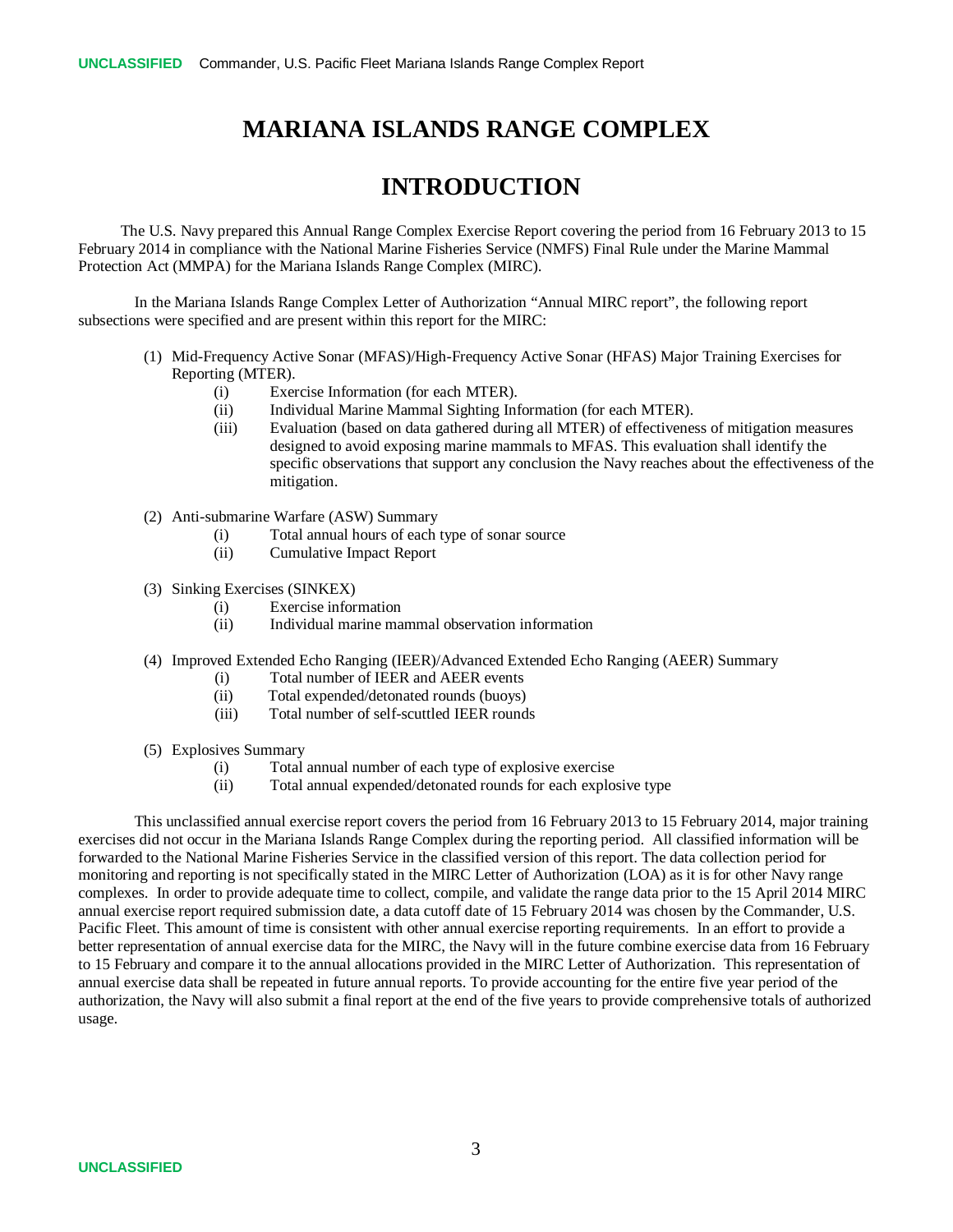#### (1) MIRC - MFAS/HFAS Major Training Exercise Summary

Between 16 February 2013 and 15 February 2014 major training exercises were not conducted.

#### (i) Exercise Information (for each MTER). NTR.

(ii) Individual marine mammal sighting information by exercise. NTR.

#### (iii) Evaluation of effectiveness (based on data gathered during all MTER).

Between 16 February 2013 and 15 February 2014 major training exercises were not conducted.

#### **Mitigation Effectiveness Discussion**

Due to the lack of major training exercises occurring during this reporting period the data needed to evaluate mitigation effectiveness during major training exercises is not available.

#### (2) MIRC - ASW Summary

#### (i) Total annual hours of each type of sonar source

Total annual hours of each type of sonar source is classified and has been forwarded in the classified version of this report.

#### Table M2-i. Sonar authorization within the MIRC by source.

| Authorized MFAS sources §218.100 (c)(1) of NMFS MIRC Final Rule | <b>Annual Amount Authorized</b> |
|-----------------------------------------------------------------|---------------------------------|
| $(i)$ AN/SQS-53 (hours)                                         | 2,173 hours                     |
| $(ii)$ AN/SQS-56 (hours)                                        | 141 hours                       |
| $(iii)$ AN/SSQ-62 (# of buoys)                                  | 1,654 buoys                     |
| $(iv)$ AN/AQS-22 (# of dips)                                    | $592$ dips                      |
| $(v)$ AN/BQQ-10 (hours)                                         | 12 hours                        |
| (vi) Mk-48/Mk-46/Mk-54 (# of torpedoes)                         | $40 \text{ runs}$               |
| (vii) $AN/SSQ-110$ (IEER) (# of buoys)                          | 106 buoys                       |
| (viii) AN/SSQ-125 (AEER) (# of buoys)                           | 106 buoys                       |
| (ix) Range Pingers                                              | 280 hours                       |
| (x) PUTR Transponder                                            | 280 hours                       |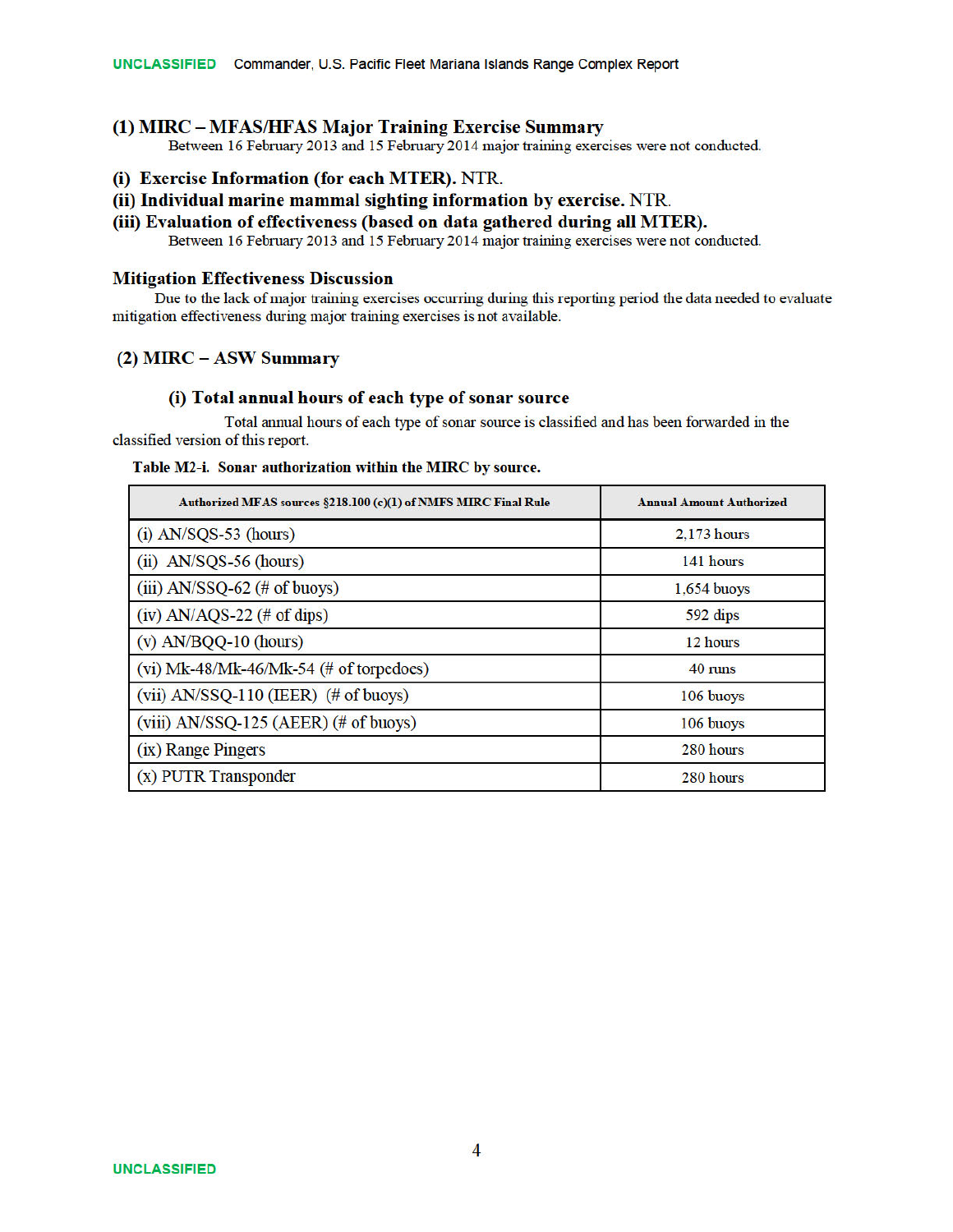#### **(ii) Cumulative Impact Report**

From NMFS Final Rule: "*To the extent practical, the Navy, in coordination with NMFS, shall develop and implement a method of annually reporting non-major training (i.e. ULT) utilizing hull mounted sonar. The report shall present an annual (and seasonal where practicable) depiction of non-major training exercises geographically across MIRC. The Navy shall include (in the MIRC annual report) a brief annual progress update on the status of the development of an effective and unclassified method to report this information until an agreed-upon (with NMFS) method has been developed and implemented."*

 Graphic representations of sonar use within the MIRC (annual and seasonal) are provided to the National Marine Fisheries Service in the classified version of this report. The precise locations and frequency of ASW training is classified. There is currently no method to declassify the sensitivity of this data in order to publish this type of information in an unclassified report. For this reason the only method available for this information to be disseminated for the foreseeable future is in a classified version of the annual exercise report which is forwarded separately to the National Marine Fisheries Service.

#### **(3) MIRC – Sinking Exercises (SINKEX)**

Between 16 February 2013 and 15 February 2014 Sinking Exercises (SINKEX) were not conducted.

#### **(4) MIRC – IEER/AEER Summary**

 Improved Extended Echo-Ranging System (IEER) and Advanced Extended Echo-Ranging System (AEER) sonobuoy use is classified, this data is forwarded to the National Marine Fisheries Service in the classified version of this report.